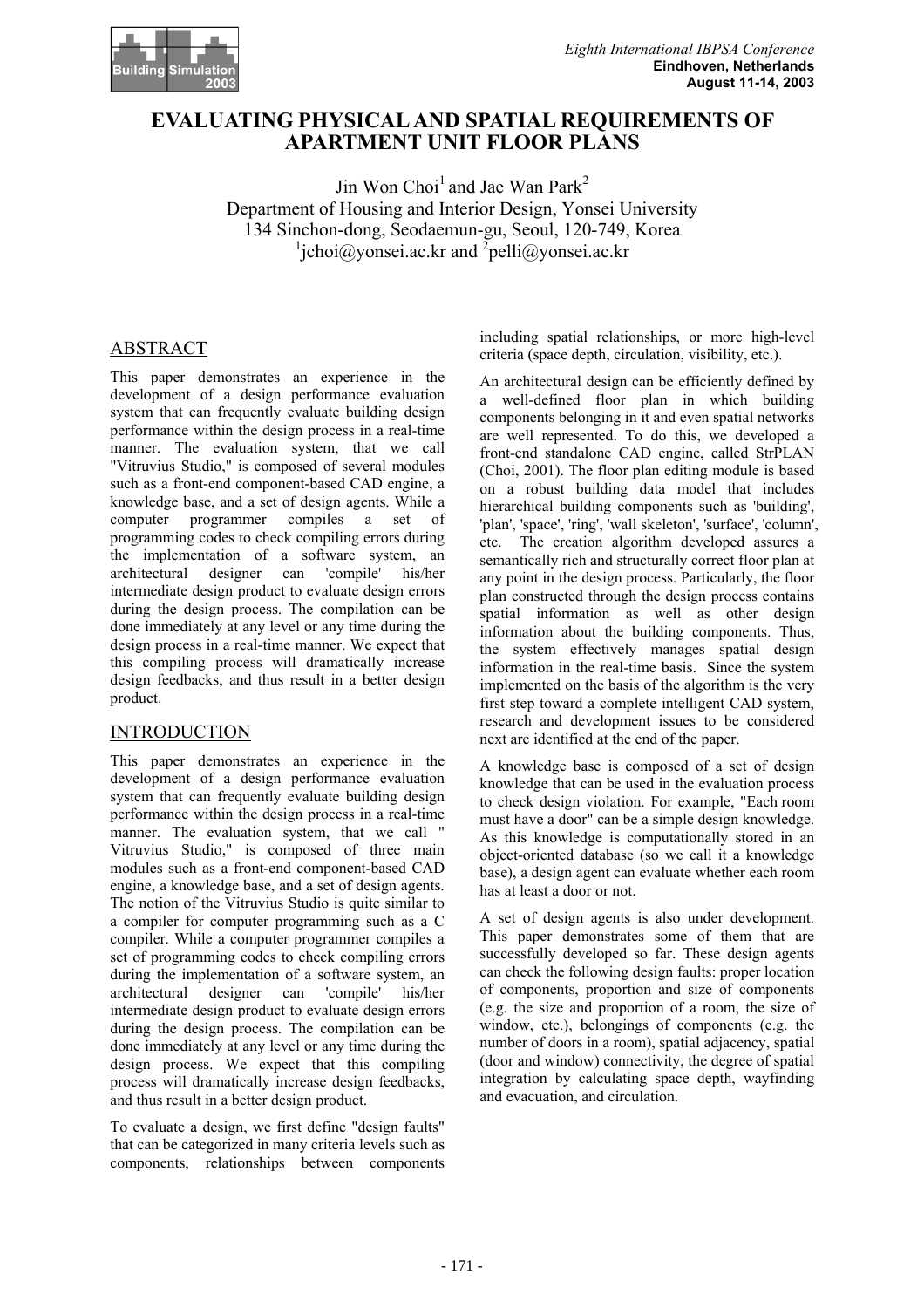#### **System overview**

As mentioned above, this system consist of three parts: front-end component-based CAD engine, a knowledge base, and a set of design agents.

The agent is a system that operates autonomously and rationally for its goal (Russell and Norvig, 1995). However, due to the proliferation of the interaction and networking of computers, agents communicate and collaborate with other agents (Huhns and Stephen, 1998). Thus, analysis agents operate on being intertwined with design knowledge in the knowledge base. Figure 1 illustrate the architecture of Vitruvius Studio.



*Figure 1 The architecture of Vitruvius Studio* 

## CLASSIFYING THE ATTRIBUTES OF ANALYSIS AGENTS

According to the building type such as house, apartment, office building, and so on, analysis agents separately have specific database schemas as well as common database schemes that can be applied to all building types. Data sets called "domain specific" have different elements according to the building type. For example, an apartment unit floor plan consists of various spaces such as living room, bath room, kitchen, and so on and each space has a set of design knowledge separately.

Table 2 shows some examples of database schemas applied to the design knowledge that can be used in the evaluation process to check design violation.

### A DATA MODEL

#### **Concept of structured floor plan**

There has been some research on developing CAD systems that can build structured floor plans (Yessios, 1986b; Kalay et al., 1995; Choi, 1997). In such systems, a floor plan is structurally well defined by having some hierarchical components. Since space and form are the two main aspects in describing a building, they should be represented together in a system. To be more effective, this can take an objectoriented approach, where each building component is an object from the view of an object-oriented paradigm. That is, the object has its own data and methods of how to behave in certain situations.

#### **A Building data model**

Figure 2 illustrates a building data model developed through the study. Its structure is hierarchical and object-oriented, and it plays an important role in containing design information for each design project during the design process.

First of all, a project has a site and one or more buildings. Each building includes several plans that also have building components such as walls, columns, beams, slabs, and spaces. Here, important are walls and spaces. Each wall can have openings (doors and window) and two wall surfaces inside outside. A space generally has a single ring, but could have several rings as it contains holes inside. Several wall surfaces from a closed polygon representing a ring.

#### **A data model for an apartment unit floor plan**

Based on the building data model, a new data model can be developed differently in order to deal with

| <b>ANALYSIS</b><br><b>AGENTS</b> | <b>APPLIED ITEMS</b>             | <b>EXAMPLES OF DESIGN KNOWLEDGE</b>                                  |  |
|----------------------------------|----------------------------------|----------------------------------------------------------------------|--|
| Spatial<br>Management            | Circulation                      | Entrance should be by way of the living room.                        |  |
|                                  | Connectivity                     | The Kitchen is placed between a dining room and a utility room.      |  |
| Physical<br>Requirement          | Space - Utility – Door           | The doorway of the utility room must be over 750mm wide.             |  |
|                                  | Space - Living Room - Visibility | View of kitchen equipment from the living room should be<br>avoided. |  |
|                                  | Space - Living Room - Area       | The living room is the largest of all other Spaces.                  |  |
|                                  | Space - Living Room - Area       | An area of the living room occupies 33 percent of total area.        |  |
|                                  | Space - Bathroom - Window        | Bathrooms without windows are acceptable.                            |  |
|                                  | Space - Bedroom - Window         | Best orientation of bedroom is the south.                            |  |

*TABLE 1. Relationships of database schemas and Design Knowledge*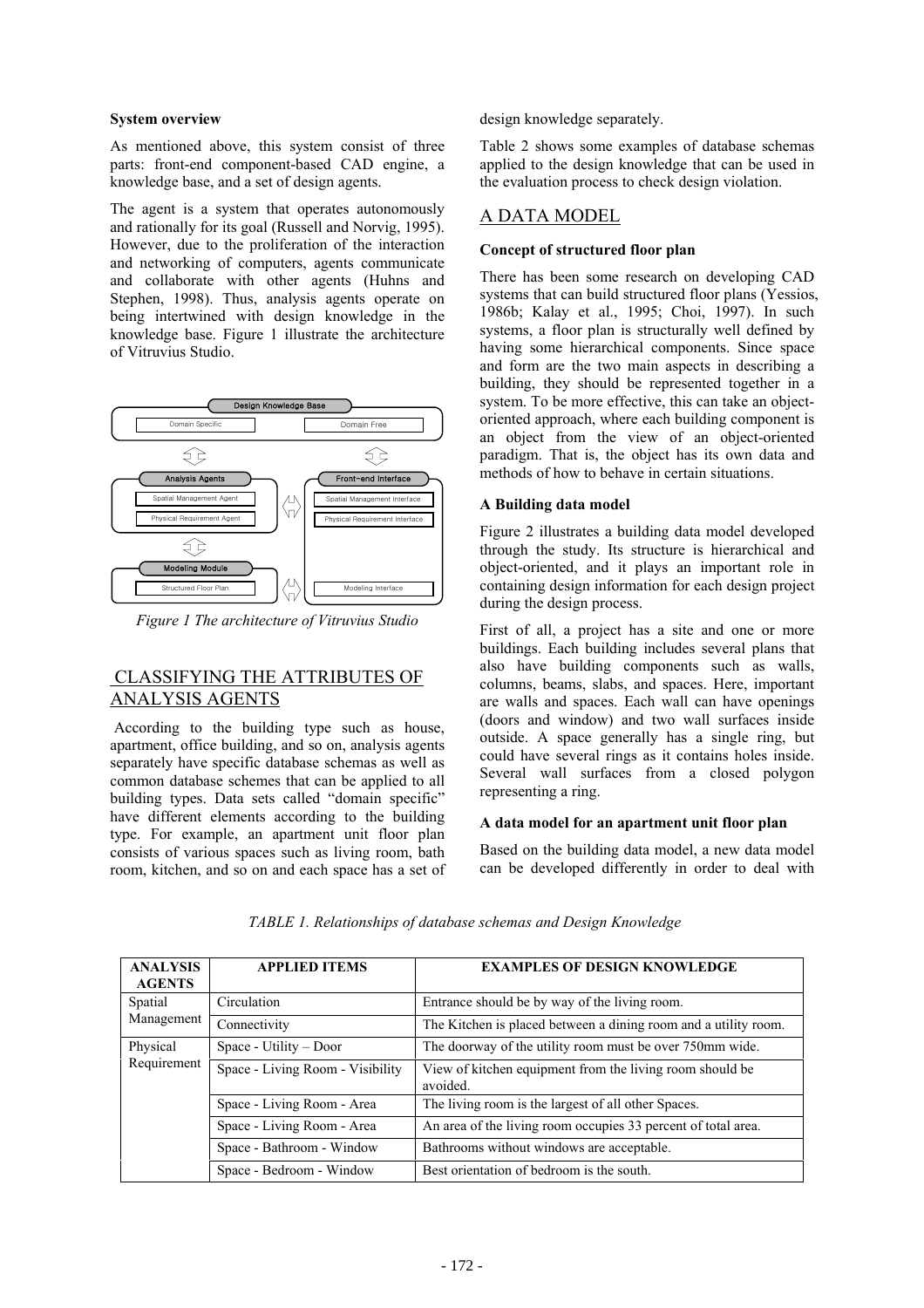

*Figure 2 The building data model for the structured floor plan.* 

specific building types. In this system, it was developed for an apartment unit floor plan as shown in Figure 3. It consists of classes with physical hierarchy and attributes. A semantically-rich model, which can support multi-disciplinary design performance evaluation of buildings, must represent necessarily both space and structure (Khemlani et al., 1997). Thus, in classes with physical hierarchy, the building has been divided into two basic components: *plan* and *wall*. Also, a *space* class had been divided into *indoor* and *outdoor* having walls that enclose it (Carrara et al., 1994).

An apartment has public space such as elevator hall and stairs that dwellers employ together. Thus, An *indoor* class has been divided into *public* and *private*. Each component is then expanded further according to space types.



*Figure 3 The data model for an apartment unit floor plan*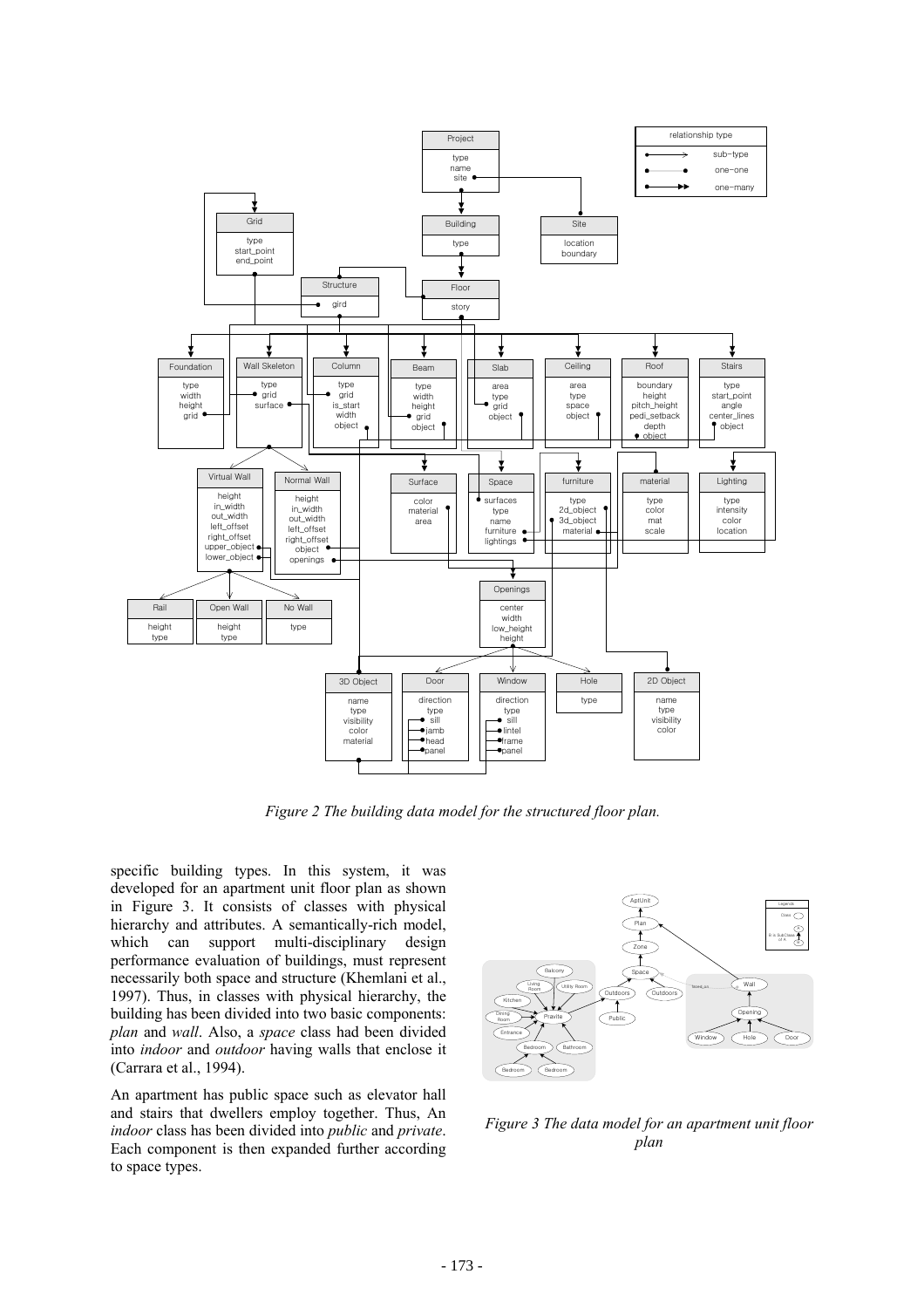## THE ALGORITHMS FOR AGENTS

#### **Spatial Management**

A spatial management agent is used to evaluate spatial relationships such as connectivity, adjacency, circulation, space depth, and so on. It plays with several kinds of spatial networks consisting of the unit nodes of spaces and their linkages. The spatial network becomes a physical frame to describe the spatial information extracted from a structured floor plan immediately constructed by inputting geometrical data of a floor plan.

To extract the relational factors within a spatial network, the spatial management agent uses relationship matrices such as an adjacency matrix showing which spaces lie adjacent to each other and a connectivity matrix showing topological relationships between use-spaces directly connected to each other through the doorway. To evaluate spatial networks, the fault relational factors established by design knowledge are first stored. The relational factors extracted from the structured floor plan match with the relational fault factors to check design violation.

The circulation is represented as a graph with nodes for doorways and links between doorways. The node and links retain dimensional as well as locational information. After deriving the circulation, the shortest path from each room to all the other spaces is computed by the Dijkstra's Algorithm (E. W. Dijikstra, 1956). The shortest path can be employed to derive space depth that indicates how far the room is located apart from the other rooms within a floor plan. Figure 4 illustrates the algorithm for spatial management.

#### **Physical Requirements**

To evaluate physical requirements of a floor plan, a set of design knowledge is stored in the knowledge base. The physical requirement agent checks design violation by comparing the attribute values of the physical hierarchy classes of a structured floor plan just by inputting data of a floor plan to attribute values stored in the knowledge base. The comparing between two attribute values can be achieved by mean s of If-Then rules.

### IMPLEMENTATION

The Vitruvius Studio is an expert system along with a robust CAD engine that belongs to a broader category of programs known as knowledge-based systems. Expert systems must have flexibility required for easy editing of incorrect data and addition of new knowledge (Firebaugh, 1989). Thus, since each module is implemented separately, the whole system is flexibly operated.

| MODULE                                         | <b>DEVELOPING</b><br><b>ENVIRONMENT</b> | <b>SYSTEM</b>                  |
|------------------------------------------------|-----------------------------------------|--------------------------------|
| Modeling:<br><b>Structuring Data</b><br>Object | Visual C++                              | Vitruvius<br>Modeler           |
| Indexing: Storing<br>Design knowledge          | MS SQL Sever<br>$2000^{\text{TM}}$      | Vitruvius<br>Knowledge<br>Base |
| Evaluating:<br><b>Evaluating Design</b>        | Visual $C++$                            | Vitruvius<br>Agents            |

The modeling module of the Vitruvius Studio use Vitruvius Modeler developed with C++ by



*Figure 4 The algorithm for spatial management agent*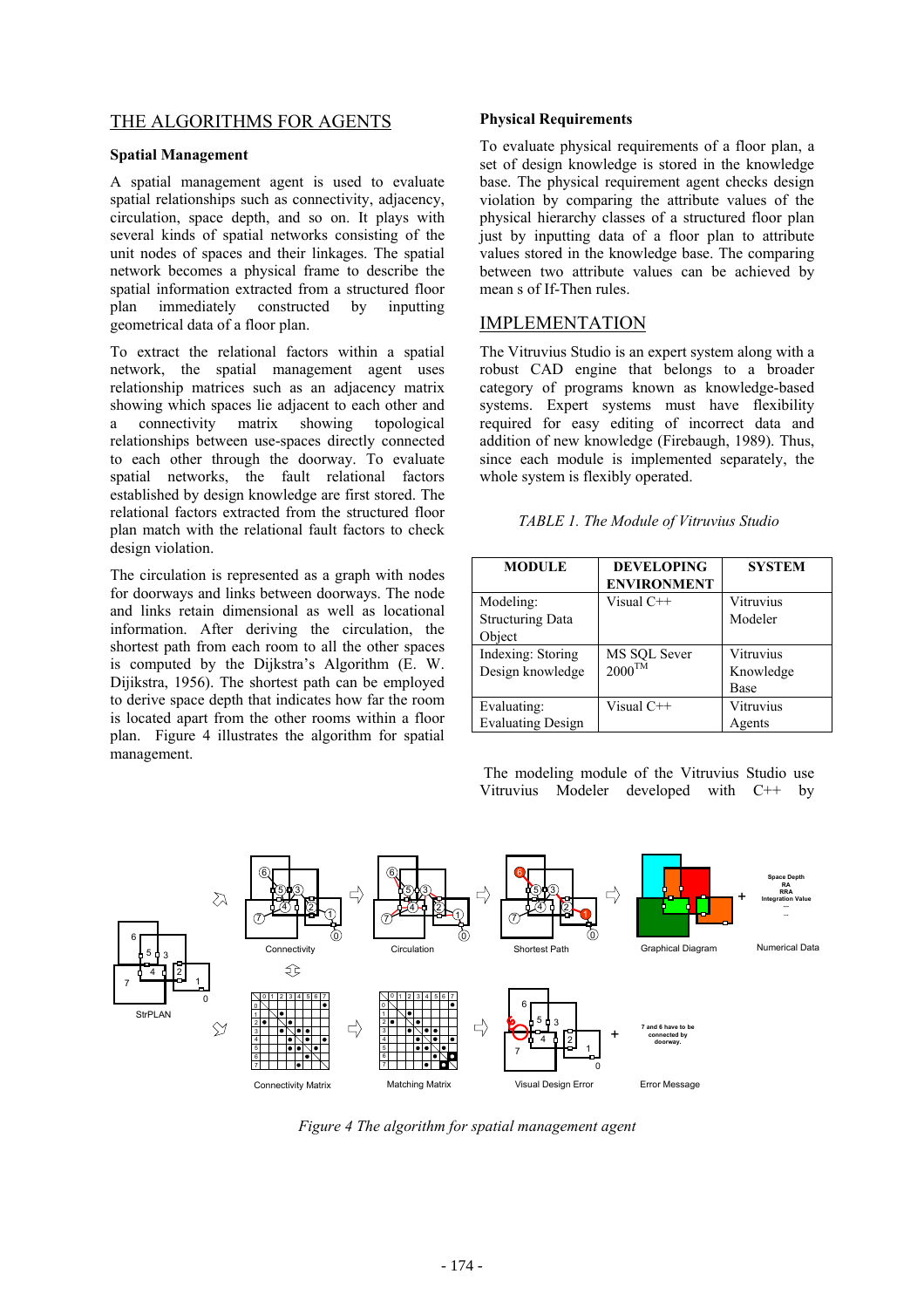Archmedia CAAD Research Group in the Department of Housing & Interior Design in Yonsei University. Vitruvius Modeler is a real-time floorplan-structuring system. On only drawing a floor plan, it is automatically converted into wellstructured floor plan. Thus, these spaces contain spatial information as well as other design information. Figure 3 illustrates an apartment floor plan designed.



*Figure 5 The modeling module designing an apartment floor plan* 

After drawing a structured floor plan, the user must define space types such as living room, master bedroom, bath room, and so on to each space for evaluating the domain specific design knowledge. If not defined, the system will just evaluate the floor plan with domain free design knowledge. Figure 6 illustrates the process of space definition.



*Figure 6 Defining space types in an apartment floor plan* 

If the user compile his/her design product to evaluate design error, Vitruvius Studio presents graphical check on the floor plan to visualize design errors, along with error massages stored in the database such as "The width of door is small" as shown in Figure 7.



*Figure 7 An apartment floor plan compiled* 

Analysis agents, called Vitruvius Agent, are composed of spatial management and physical requirement. The interfaces of these agents allow the user to view both the graphical diagrams and numeric data in an intuitive way.

Spatial management agents evaluate connectivity, adjacency, circulation, space depth and on so in a real time-manner. Space depth is terminology of "space syntax" that is defined by Hiller and Hanson (1984) as methodology for quantification and interpretation of spatial configuration in the dwelling. This agent employs the methodology of space syntax for evaluating design performance. Thus, space depth derived from connectivity is employed by calculating relative asymmetry(RA) and real relative asymmetry(RRA). Spatial integration value how easily the user can approach from each room to all rooms is measured by relative asymmetry and real relative asymmetry and is presented by the different colors for intuitive distinguishment. Figure 8 illustrates numeric data and graphical diagram.

Figure 9 illustrates physical requirement agent implemented to evaluate design errors. This agent consist of three modes; plan, wall and opening. The plan mode presents the area, the height and the volume of room and the visibility. The visibility is presented as the territories viewed through the opening in the room. It evaluates design knowledge such as "View of kitchen equipment from the living room should be avoided."

The wall mode present the length, the height and the type of wall and the existence of the door and the opening mode present the size, the location, the direction and the type of the opening.

## **CONCLUSION**

The Vitruvius Studio described in this paper is a system that integrates design and performance evaluation within the design process in a real-time manner. Generally building performance systems have been developed on focusing on building technology. This system, however, has been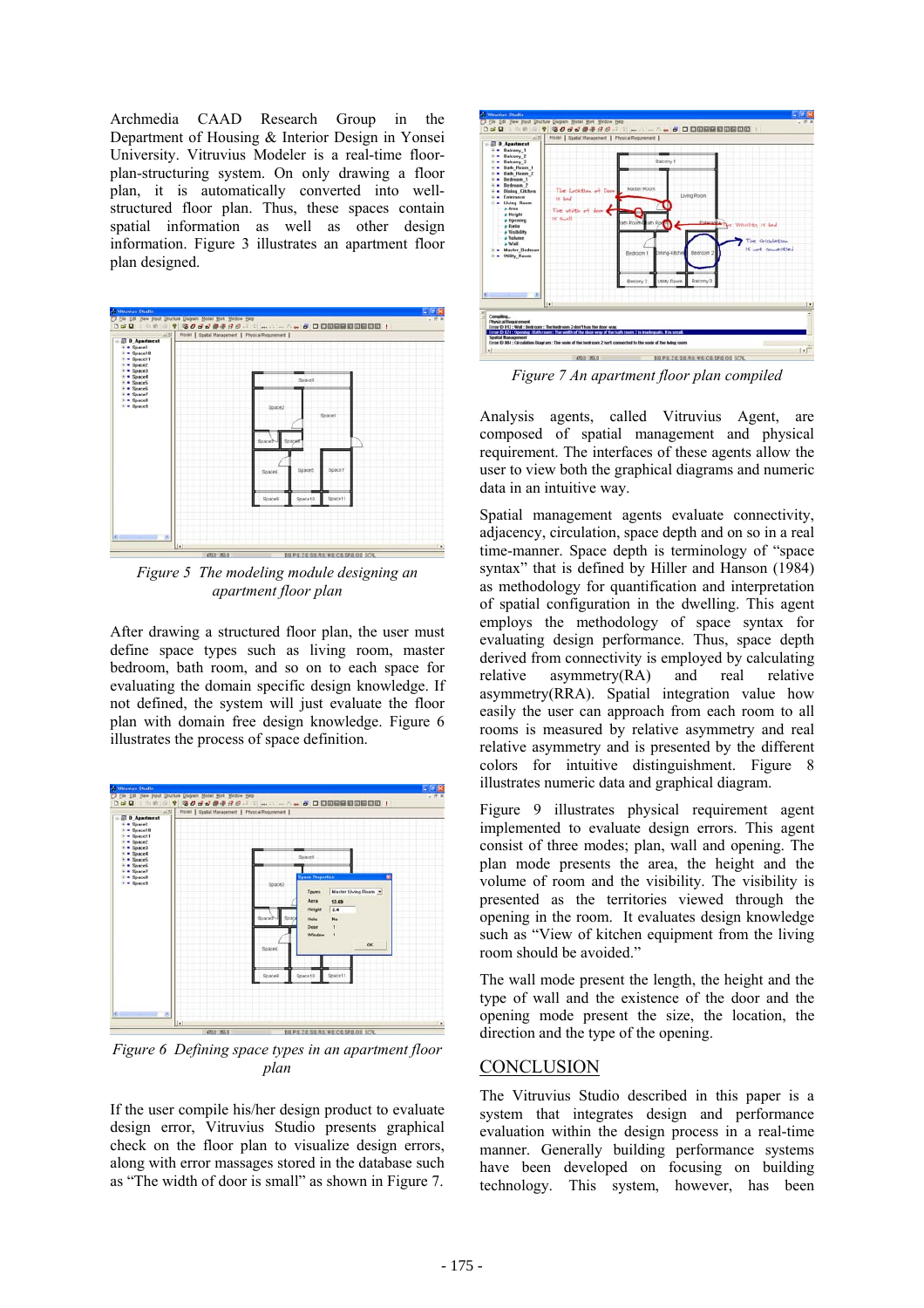

*Figure 8 The feature of spatial management agent*



*Figure 9 The feature of physical requirement agent*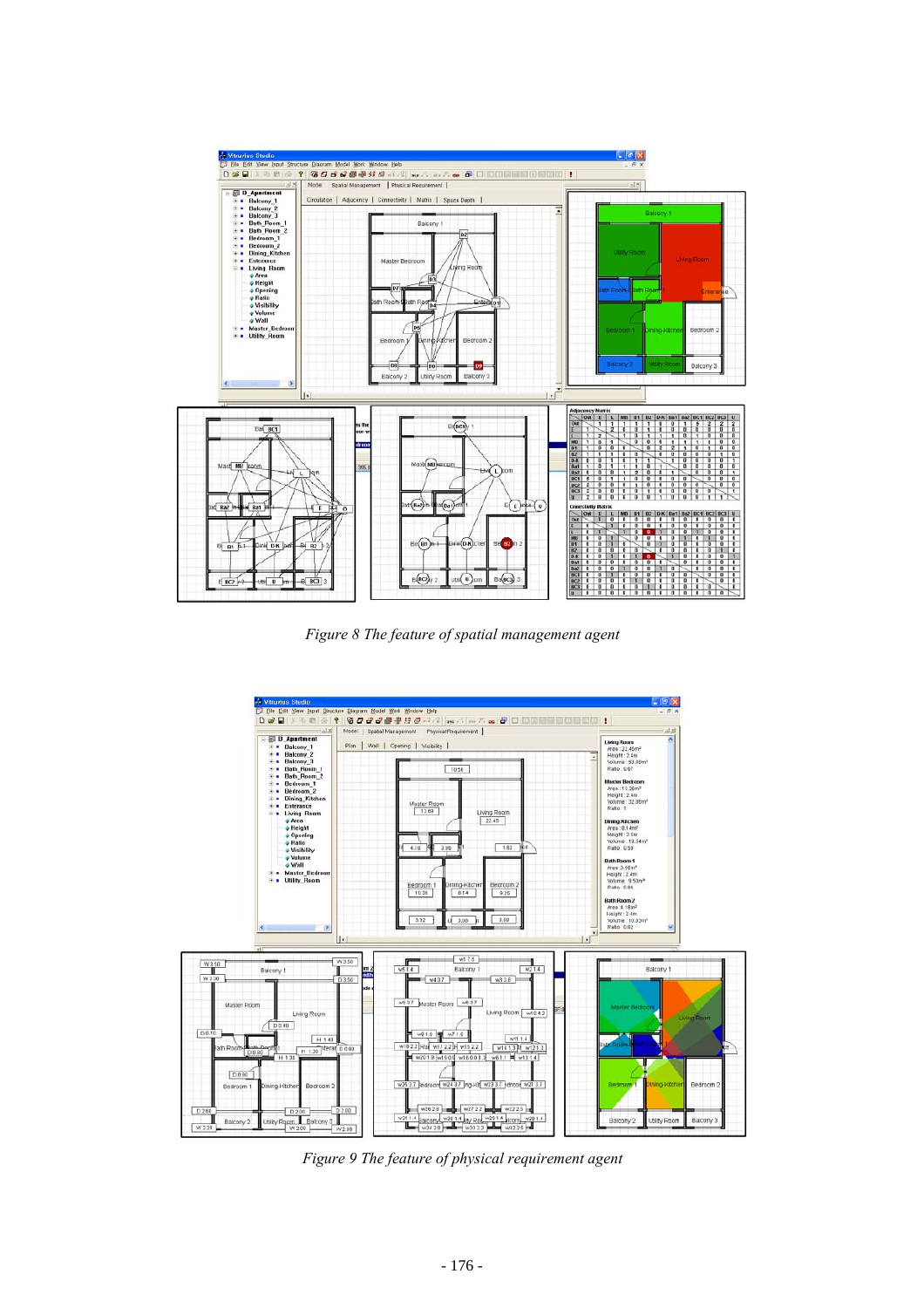developed on focusing on the domain of architectural planning. We expect that this system especially will be employed usefully and practically in the early stage of design. Thus, the architectural designers can generate and evaluate immediately various design alternatives at the schematic phase during the design process by this system, and result in a better product.

The vitruvius modeler used in this system, has been developed by authors. A set of analysis agents, called vitruvius agent, is under development and at the same time, we are developing a script language to describe design knowledge exclusively and computationally.

The future development of the system will focus on tackling the following research issues:

- 1. Providing more powerful and convenient floor plan editing functionalities.
- 2. Extending functionalities to the building layout design.
- 3. Allowing to multi-story building representation by refining the building data model.
- 4. Developing various design agents as analysis modules for analyzing and simulating building performances.
- 5. Exploring better ways to represent and manage design knowledge.
- 6. Extending to a collaborative design environment that works on the Internet.

### ACKNOWLEDGEMENT

This research was supported by the Yonsei University Research Fund at 2000.

## REFERENCES

- Carrara, G. et al, 1994, Knowledge-based computational support for architectural design, Automation in Construction, 3, pp. 157-175.
- Chiara, D.J. and Callender J.H. (ed.), 1973, Time-Saver Standards for Building Types, McGRAW-HILL, New York.
- Choi, J.W. et al, 2001, DesignBUF: Exploring and Extending 2D Boolean Set Operations with Multiple Modes in the Early Design Phase, CAAD Futures 2001, Eindhoven, pp. 589-602
- Choi, J.W., 2001, Real-time Management of Spatial Information of Design: A Space-Based Floor Plan Representation of Buildings, Israel-Korea Binational Conference on Geometrical Modeling and Computer Graphics, Seoul, pp. 221-234.
- Choi, J.W., 1997, A Development of An Intelligent CAD Engine to Support Architectural Design Collaboration, Korea CAD/CAM Journal, pp. 53-59
- Dijkstra, E.W., 1959, A note on two problems in connexion with graphs, Numerishe mathematik, 1, pp. 269-271.
- Estman, C. M., 1999, Building Product Models: Computer Enviroments Supporting Design and Construction, CRC Press, Boca Raton.
- Firebaugh M.W., 1989, Artificial Intelligence: A Knowledge-Based Approach, PWS-KENT, Boston.
- Hillier, B., and Hanson, J., 1984, The Social Logic of Space, Cambridge University Press, London.
- Hwang, J.E. and Choi, J.W., 2002, SpaceCore: Metadata for Retrieving Spatial Information in Architecture, ACADIA 2002, Pomona, pp. 199- 217.
- Huhns, M.N. and Stephen, L.S., 1998, Reading in Agents, in Huhns, in M.N. and Stephen, L.S.(ed.), Agents and Multiagent Systems: Themes, Approaches, and Challenges, Morgan Kaufman, San Francisco, pp.1-23.
- Huhns, M.N. and Stephen, L.S., 1999, Multiagent Systems and Society of Agents, in Weiss, G. (ed.), Multiagent Systems, A Modern Approach to Distributed Artificial Intelligence, MIT Press, MA, pp. 79-120.
- Snyder, J.C. and Catanese, A.J., 1979, Introduction to Architecture, McGRAW-HILL, New York.
- Kalay Y.E., Khemlani L. and Choi, J.W., 1998, An Integrated Model to Support Distributed Collaborative Design of Buildings, Automation in Construction, 7,Elsevier, pp.177-188.
- Khemlani L. and Kalay Y.E., 1997, An integrated computing environment for collaborative, multidisciplinary building design, CAAD Futures 1997, Boston, pp. 389-416.
- Kim, S., 1997, Version Management in Computer-Aided Architectural Design, Doctoral Dissertation, Harvard University, Cambridge, Massachusetts
- Koile K., 1997, Design conversation with your computer: evaluating experiential qualities of physical form, CAAD Futures 1997, Boston, pp. 203-218.
- Mahdavi, A., 1999, A comprehensive computational enviroment for performance based reasoning in building design and evaluation, Automation in Construction 8, pp.427-435.
- Maher M.L. and Gero J. S., 2002, Agent Models of 3D Virtual Worlds, ACADIA 2002, Pomona, pp. 127-137.